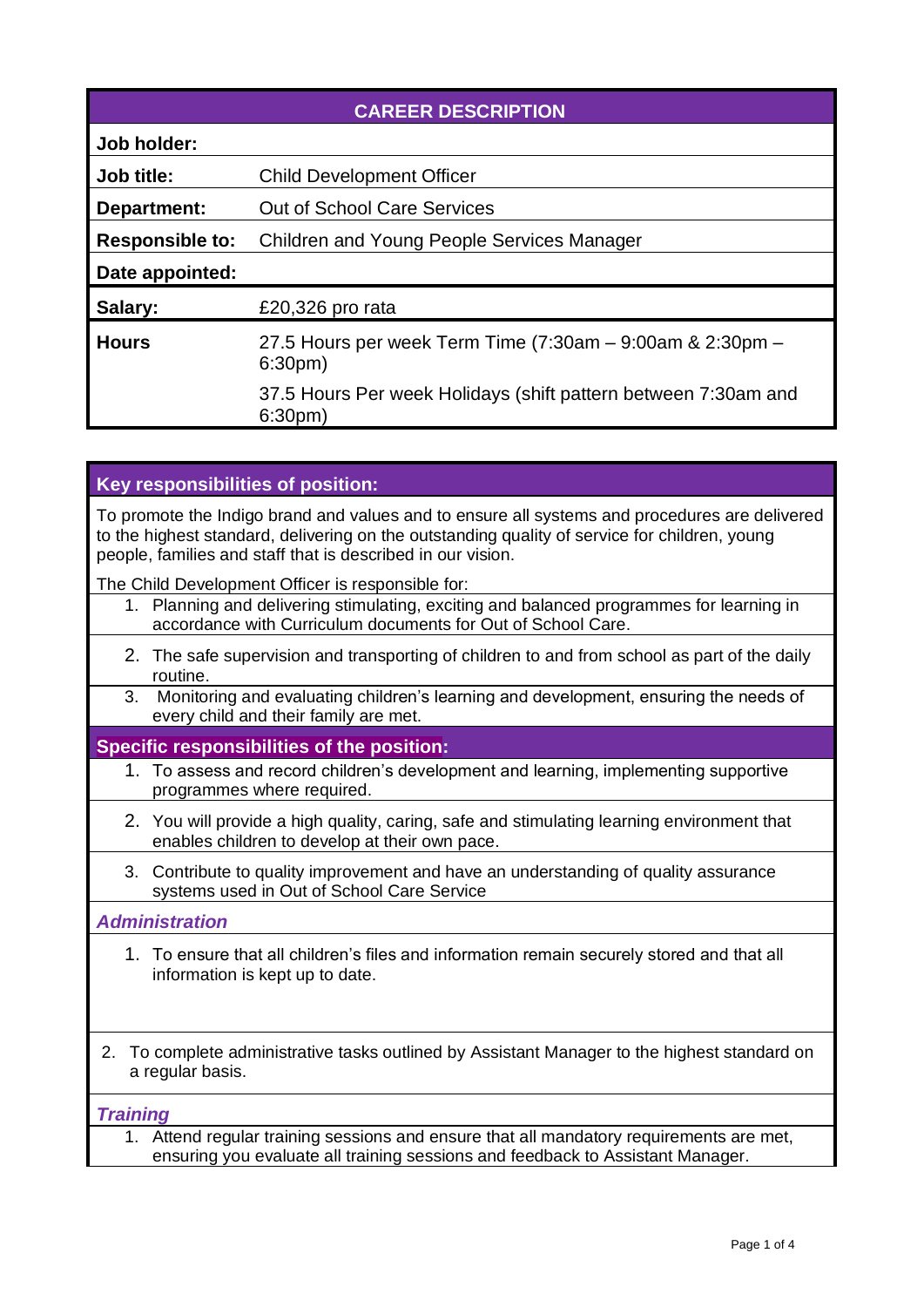| 2. To identify personal and service training needs, highlighting these to Assistant Manager                                 |
|-----------------------------------------------------------------------------------------------------------------------------|
| at supportive supervision sessions and annual review. You will demonstrate a                                                |
| commitment to your own Continued Professional Development.                                                                  |
| 3. Positively support new staff members, students and work experience candidates<br>ensuring you are a positive role model. |

4. To attend regular supervisions and appraisals.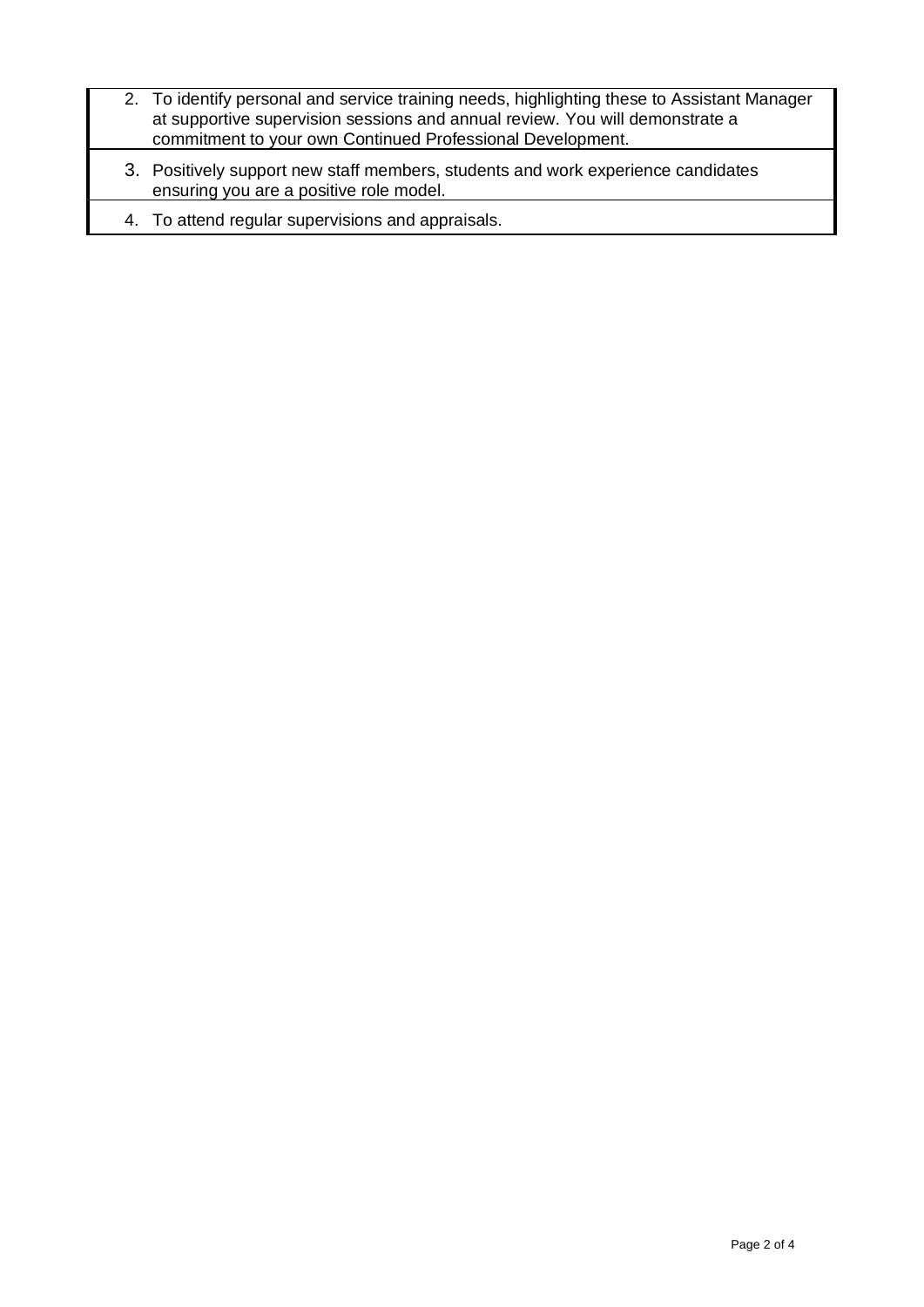| <b>Parent and CYP Engagement</b>                                                                                                                                                                                                                                                                                                              |  |  |
|-----------------------------------------------------------------------------------------------------------------------------------------------------------------------------------------------------------------------------------------------------------------------------------------------------------------------------------------------|--|--|
| To operate as a strong, supportive and positive role model for all children and young<br>1.<br>people at all times.                                                                                                                                                                                                                           |  |  |
| 2. To ensure The Indigo Group's expectations in relation to outstanding customer service<br>are at least met if not exceeded.                                                                                                                                                                                                                 |  |  |
| 3. To ensure that systems and procedures facilitating feedback from parents, children                                                                                                                                                                                                                                                         |  |  |
| and young people are delivered to a high standard                                                                                                                                                                                                                                                                                             |  |  |
| To ensure that the ongoing delivery and development of the service day to day, is<br>4.                                                                                                                                                                                                                                                       |  |  |
| done within an ethos of co-production with parents, children and young people                                                                                                                                                                                                                                                                 |  |  |
| 5. To ensure that enrolments are carried out to the highest standard, in line with The Indigo<br>Group Admissions procedure and that all parents, children and young people are<br>welcomed in to the service and are given a positive experience.                                                                                            |  |  |
| 6. To contribute to and engage on family communication platforms.                                                                                                                                                                                                                                                                             |  |  |
| <b>Setting up the room</b>                                                                                                                                                                                                                                                                                                                    |  |  |
| To include children and young people in planning of activity programme in accordance with<br>1.<br>Indigo Group Systems and Procedures                                                                                                                                                                                                        |  |  |
| 2. To ensure Indigo Group systems and procedures are followed in relation to the set up, layout<br>and ongoing maintenance of the rooms in use for the service on a day to day basis.                                                                                                                                                         |  |  |
| <b>School Collections</b>                                                                                                                                                                                                                                                                                                                     |  |  |
| 1. To ensure Indigo Group systems and procedures are followed effectively for safe collection<br>and transport of children to and from school including appropriate allocation of staffing<br>resources and appropriate conduct of staff, children and young people in a way that<br>demonstrates the culture and values of the Indigo Group. |  |  |
| <b>Service Delivery</b>                                                                                                                                                                                                                                                                                                                       |  |  |
| To ensure that all sessions are safe, fun and inclusive, underpinned by the wellbeing<br>1.<br>Indicators and to deliver on your role demonstrating the culture and values of the Indigo<br>Group.                                                                                                                                            |  |  |
| 2.<br>To demonstrate leadership of your own role by working constructively with colleagues on<br>continual improvement across the team.                                                                                                                                                                                                       |  |  |
| 3.<br>To demonstrate through your day to day practice, an understanding of UN Rights of The<br>Child and the importance of participation and engagement of all children and young people<br>in the planning, delivery and evaluation of the services.                                                                                         |  |  |
| To ensure the Indigo Group systems and procedures relating to the end of service are<br>4.<br>followed effectively and you demonstrate the highest level of customer service.                                                                                                                                                                 |  |  |
| <b>Health and Safety</b>                                                                                                                                                                                                                                                                                                                      |  |  |
| 1. Adhering to legal responsibilities and duties under The Children Act (Scotland) 2014 and<br>Health and Safety at Work Act, National Care Standards and requirements of SSSC in order,<br>to take reasonable care for the health and safety of yourself, your colleagues and the children<br>and young people in your care.                 |  |  |
| 2. To follow all Indigo Group systems and procedures, including those in Employee Handbook<br>to ensure your own safety day to day and that of your colleagues, children and young people.                                                                                                                                                    |  |  |
| You will complete and carry out daily risk assessments, including assessments of the<br>3.<br>environment and planned activities.                                                                                                                                                                                                             |  |  |